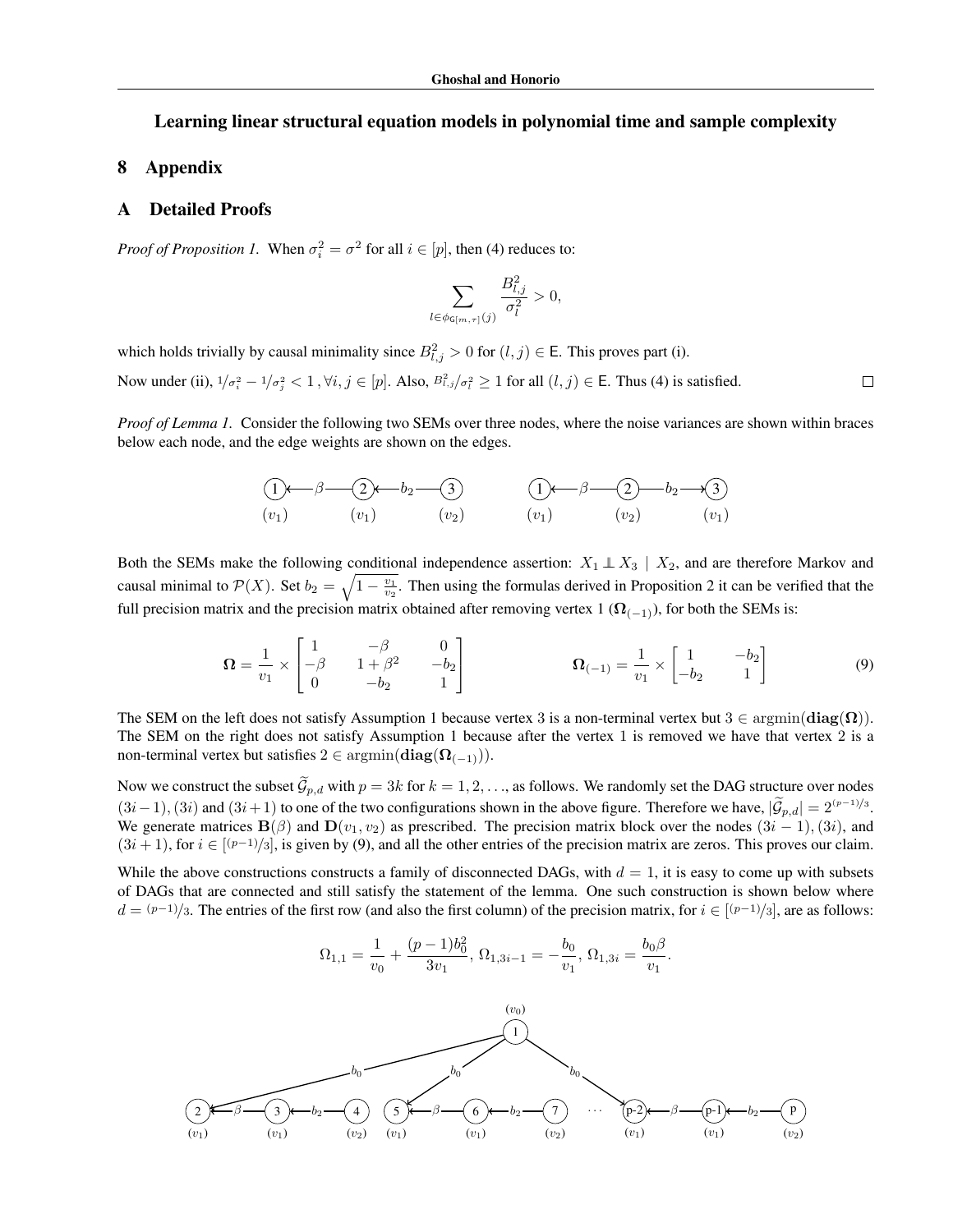As shown before, each triplet of nodes  $(3i-1) \leftarrow (3i) \leftarrow (3i+1)$ , for  $i \in [(p-1)/3]$ , can be oriented as  $(3i-1) \leftarrow (3i) \rightarrow$  $(3i + 1)$  without changing the block of the precision matrix over the nodes  $(3i - 1)$ ,  $(3i)$  and  $(3i + 1)$ , and the entries  $\Omega_{1,*}$  or  $\Omega_{\pm 1}$ . or  $\Omega_{*,1}$ .

*Proof of Proposition* [2.](#page-0-3) From [\(2\)](#page-0-6) we have that  $(I - B)X = N$ , and since  $(I - B)$  is invertible,  $X = (I - B)^{-1}N$ . Therefore:

$$
\Sigma = \mathbb{E}\left[XX^T\right] = \mathbb{E}\left[ (\mathbf{I} - \mathbf{B})^{-1}NN^T(\mathbf{I} - \mathbf{B})^{-T} \right] = (\mathbf{I} - \mathbf{B})^{-1}\mathbf{D}(\mathbf{I} - \mathbf{B})^{-T}.
$$

From which it follows that  $\Omega = (\mathbf{I} - \mathbf{B})^T \mathbf{D}^{-1} (\mathbf{I} - \mathbf{B})$ , where  $\mathbf{D}^{-1} = \mathbf{Diag}(1/\sigma_1^2, \dots, 1/\sigma_p^2)$ . From this the result for the entries of the precision matrix follows by sparsity pattern of B.  $\Box$ 

*Proof of Proposition* [3.](#page-0-7) From [\(5\)](#page-0-8) we have that for a terminal vertex *i*,  $\Omega_{i,i} = 1/\sigma_i^2$ , while for a non-terminal vertex *j*,  $\Omega_{j,j} = 1/\sigma_j^2 + \sum_{l \in \phi(j)} B_{l,j}^2 / \sigma_l^2$  $\Omega_{j,j} = 1/\sigma_j^2 + \sum_{l \in \phi(j)} B_{l,j}^2 / \sigma_l^2$  $\Omega_{j,j} = 1/\sigma_j^2 + \sum_{l \in \phi(j)} B_{l,j}^2 / \sigma_l^2$ . Therefore, by Assumption 1 we have that for all non-terminal vertices *j* and terminal vertices *i*,  $\Omega_{i,j} > \Omega_{i,i}$ .

Now since every DAG has at least one terminal vertex, if  $i \in \text{argmin}(\text{diag}(\Omega))$ , then once again by Assumption [1,](#page-0-4) we have that *i* must be a terminal vertex. have that *i* must be a terminal vertex.

*Proof of Lemma* [2.](#page-0-9) First note that since *i* is a terminal vertex, the autoregression matrix over  $X_{-i}$  is simply  $\mathbf{B}_{-i,-i}$ . Therefore, denoting  $\mathbf{D}' \stackrel{\text{def}}{=} \mathbf{Diag}(\sigma_1^2, \dots, \sigma_{i-1}^2, \sigma_{i+1}^2, \sigma_p^2)$  and by Proposition [2](#page-0-3) we have:

$$
\begin{aligned} \mathbf{\Omega}_{(-\mathrm{i})} &= (\mathbf{I} - \mathbf{B}_{-\mathrm{i},- \mathrm{i}})^T (\mathbf{D}')^{-1} (\mathbf{I} - \mathbf{B}_{-\mathrm{i},- \mathrm{i}}) = \sum_{j \in -\mathrm{i}} \frac{1}{\sigma_j^2} ((\mathbf{e}_j)_{-\mathrm{i}} - \mathbf{B}_{j,- \mathrm{i}}^T) ((\mathbf{e}_j)_{-\mathrm{i}}^T - \mathbf{B}_{-\mathrm{i},j}) \\ &= \sum_{j \in [p]} \frac{1}{\sigma_j^2} ((\mathbf{e}_j - \mathbf{B}_{j,*}^T) (\mathbf{e}_j^T, -\mathbf{B}_{j,*}))_{-\mathrm{i},- \mathrm{i}} - \frac{1}{\sigma_i^2} ((\mathbf{e}_i - \mathbf{B}_{i,*}^T) (\mathbf{e}_i^T - \mathbf{B}_{i,*}))_{-\mathrm{i},- \mathrm{i}} \\ &= \mathbf{\Omega}_{-\mathrm{i},- \mathrm{i}} - \frac{1}{\sigma_i^2} (\mathbf{B}_{i,- \mathrm{i}}^T \mathbf{B}_{i,- \mathrm{i}}) = \mathbf{\Omega}_{-\mathrm{i},- \mathrm{i}} - \Omega_{i,i} \frac{\mathbf{\Omega}_{i,- \mathrm{i}}^T}{\Omega_{i,i}} \frac{\mathbf{\Omega}_{i,- \mathrm{i}}}{\Omega_{i,i}} = \mathbf{\Omega}_{-\mathrm{i},- \mathrm{i}} - \frac{1}{\Omega_{i,i}} \mathbf{\Omega}_{-\mathrm{i},i} \Omega_{i,- \mathrm{i}}, \end{aligned}
$$

where in the last line we used the fact that for a terminal vertex  $\Omega_{i,i} = 1/\sigma_i^2$  (Proposition [3\)](#page-0-7), and  $B_{i,-i} = -\Omega_{i,-i}/\Omega_{i,i}$ (Proposition [4\)](#page-0-10). П

*Proof of Lemma* [3.](#page-0-11) First consider the case when  $j \notin \pi_G(i)$ . Then, for any  $k \in [p] \setminus \{i, j\}$ ,  $i \notin (\phi_G(j) \cap \phi_G(k))$ . Therefore, by Proposition [2,](#page-0-3)  $(\Omega_{(-i)})_{j,k} = \Omega_{j,k}$ , and by symmetry of the precision matrix  $(\Omega_{(-i)})_{k,j} = \Omega_{k,j}$ . Thus, we have that for any  $(j, k)$  if at least one of  $\{j, k\}$  is not in  $\pi_G(i)$ , then  $(\Omega_{(-i)})_{j,k} = \Omega_{j,k}$ , which proves our first claim. Thus, the only remaining case to consider is when both  $j, k \in \pi_{\mathsf{G}}(i)$ . The are two ways is which the set  $\mathcal{S}((\Omega_{(-i)})_{i,*})$  can be larger than the set  $\mathcal{S}(\Omega_{i,*})$ , i.e., the support set of the *j*-th node can increase after deleting the terminal node *i*. The first being when  $j, k \in \pi_{\mathsf{G}}(i)$  and either  $(j, k) \in \mathsf{E}$  or  $(k, j) \in \mathsf{E}$  but  $\Omega_{j,k} = 0$ , in which case we have:

$$
\sum_{l \in \phi(j) \cap \phi(k)} (B_{l,j}B_{l,k})/\sigma_l^2 = B_{j,k}/\sigma_j^2 + B_{k,j}/\sigma_k^2.
$$

Then, after removing the terminal node *i*, we have

$$
(\Omega_{(-i)})_{j,k} = -B_{j,k}/\sigma_j^2 - B_{k,j}/\sigma_k^2 + \sum_{l \in (\phi(j) \cap \phi(k) \setminus \{i\})} (B_{l,j}B_{l,k})/\sigma_l^2 \neq 0.
$$

The other case is when  $j, k \in \pi_G(i), (j, k) \notin E$ ,  $(k, j) \notin E$  but  $\Omega_{j,k} = 0$ , in which case we have:

$$
\sum_{l \in \phi(j) \cap \phi(k)} (B_{l,j} B_{l,k}) / \sigma_l^2 = 0.
$$

Therefore, after removing the terminal node we have:

$$
(\Omega_{(-i)})_{j,k} = \sum_{l \in (\phi(j) \cap \phi(k) \setminus \{i\})} (B_{l,j} B_{l,k})_{\sigma_l^2} \neq 0.
$$

Thus,  $\mathcal{S}((\Omega_{(-i)})_{i,*}) \subseteq (\mathcal{S}(\Omega_{i,*}) \setminus \{i\}) \cup \pi_{\mathsf{G}}(i).$ 

 $\Box$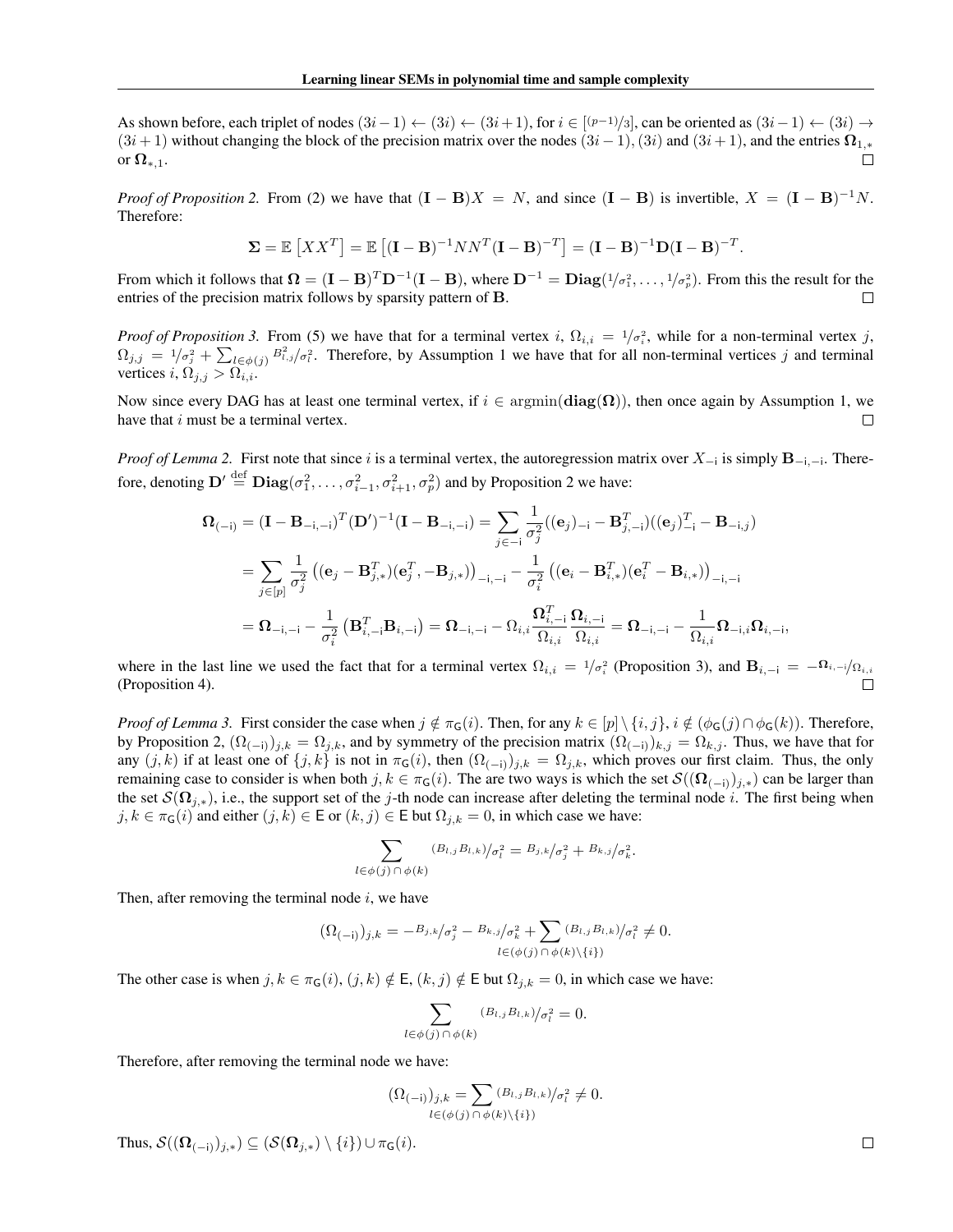*Proof of Theorem [1.](#page-0-12)* Let  $i_t$  be the terminal vertex identified in iteration  $t, \mathcal{I}_t \stackrel{\text{def}}{=} \{i_1, \ldots, i_t\}$  and  $\mathcal{R}_t \stackrel{\text{def}}{=} [p] \setminus \mathcal{I}_t$ . Let  $\Omega_{(i)}$ be the precision matrix after iteration *i*. The correctness of the algorithm follows from the following loop invariants:

- (i) By Lemma [2](#page-0-9) we have that,  $(\Omega_{(t)})_{\mathcal{R}_t, \mathcal{R}_t}$  is the correct precision matrix over  $X_{\mathcal{R}_t}$ .
- (ii) The algorithm identifies a correct terminal vertex in iteration t, since  $(\Omega_{(t-1)})_{\mathcal{R}_{t-1}, \mathcal{R}_{t-1}}$  is the correct precision matrix over  $X_{\mathcal{R}_{t-1}}$ , the SEM over  $X_{\mathcal{R}_{t-1}}$  satisfies Assumption [1](#page-0-4) by definition, and  $\forall i \in \mathcal{I}_{t-1}, \Omega_{i,i} = \infty$ .
- (iii) By proposition [3](#page-0-7) we have that at the end of round t, the sub-matrix  $B_{\mathcal{I}_t,*}$  has been correctly set and that  $\forall i \in$  $\mathcal{I}_t$ ,  $\pi_{\mathsf{G}}(i) = \mathcal{S}(\mathbf{B}_{i,*}).$

To see that the algorithm returns a unique autoregression matrix  $\hat{B}$ , consider the following. If at iteration *t* there is a unique minimizer of  $diag(\Omega_{(t-1)})$ , which implies a single terminal vertex, then the algorithm selects it and the incoming edge weights of the node is uniquely determined. While, in iteration *t* if there are multiple terminal vertices, leading to multiple minimizers of  $diag(\Omega_{(t-1)})$ , then the order in which they are eliminated does not matter. Or in other words, once a vertex becomes a terminal vertex, for instance after deletion of its children, its edge weights do not change. To see this, assume that there are two terminal vertices, *i* and *j* after iteration  $t - 1$ . Then *i* and *j* are not in each other's parent sets. Therefore, if node *i* is eliminated in iteration *t*, then by Lemma [3](#page-0-11) we have that  $(\Omega_{(t)})_{j,k} = (\Omega_{(t-1)})_{j,k}, \forall k \in \pi_G(j)$ . Hence, we have that **B** is the unique autoregression matrix returned by the algorithm. that B is the unique autoregression matrix returned by the algorithm.

*Proof of Lemma* [5.](#page-0-12) Let  $\Omega_{(-i)} = (\omega_j)_{j \in -i}$  be the true precision matrix over  $X_{-i}$  and let  $\Omega' = (\omega'_j)_{j \in [p]}$  be the matrix returned by the function UPDATE. The estimator  $\hat{\Omega}_{(-i)} = (\hat{\omega}_j)_{j \in -i}$  of  $\Omega_{(-i)}$  can be obtained by solving [\(7\)](#page-0-13) using  $\Sigma_{-i, -i}^n$ . By Lemma [4,](#page-0-14) and the facts that  $|\mathbf{\Sigma}_{-i,-i}^n - \mathbf{\Sigma}_{-i,-i}|_{\infty} \leq |\mathbf{\Sigma}^n - \mathbf{\Sigma}|_{\infty}$  and  $\|\mathbf{\Omega}_{(i)}\|_1 \leq M$ , we have that  $|\mathbf{\Omega}_{(-i)} - \widehat{\mathbf{\Omega}}_{(-i)}| \leq$  $4M\lambda_n$ . Since *i* is a terminal vertex, by Proposition [4](#page-0-10) we have  $\pi_G(i) = \mathcal{S}(\Omega_{i,*}) \setminus \{i\}$ . Further, since  $\mathcal{S}(\Omega_{j,*}) \subseteq \mathcal{S}(\Omega_{j,*})$ ,  $\forall j \in [p]$ , we have by Assumption [2](#page-0-15) (ii) that,  $\pi_G(i) \subseteq \hat{\pi}(i) = \mathcal{S}(\hat{\Omega}_{i,*}) \setminus \{i\} \subseteq \hat{S}$ . By Lemma [3](#page-0-11) and Assumption 2 (ii) we have that  $\forall j \in \hat{S}_j$ ,  $\mathcal{S}(\omega_j) \subseteq \mathcal{S}(\Omega_{j,*} \setminus \{i\}) \cup \pi_{\mathsf{G}}(i) \subseteq \mathcal{S}(\hat{\Omega}_{j,*} \setminus \{i\}) \cup \hat{\pi}(i) \stackrel{\text{def}}{=} \hat{S}_j$ . Or in other words we have  $(\Omega_{(i)})_{j,\hat{S}_j^c} = (\Omega_{(i)})_{\hat{S}_j^c,j} = 0$ . Now for  $j \in -i$  we set  $(\omega'_j)_{\hat{S}_j} = \bar{\omega}_j$  and  $(\omega'_j)_{\hat{S}_j^c} = 0$ , where  $\bar{\omega}_j$  is obtained by solving:

$$
\begin{array}{ll}\n\text{argmin} & \|\omega\|_1, \\
\omega \in \mathbb{R}^{|\hat{S}_j|} & \text{sub. to} \\
\mathbf{\Sigma}_{k,\hat{S}_j}^n \omega \mid \leq \lambda_n, \,\forall k \notin \{i, j\}, \\
\sum_{j,\hat{S}_j}^n \omega - 1 \mid \leq \lambda_n.\n\end{array}
$$

Since  $\bar{\omega}_j$  is a solution to the above linear program, we have that  $|\Sigma_{-i,-i}^n \omega_j' - e_j| \leq \lambda_n$  and  $\|\omega_j'\|_1 \leq \|\hat{\omega}_j\|_1$ . Therefore,  $|\Omega_{(-i)} - \Omega'_{-i,-i}| \le 4M\lambda_n$ . Moreover, by Assumption [2](#page-0-15) (ii), and the fact that  $\Omega'_{i,*} = \Omega'_{*,i} = 0$ , we get:  $\mathcal{S}(\Omega_{(-i)}) \subseteq$  $\mathcal{S}(\mathbf{\Omega}').$ 

*Proof of Theorem* [2.](#page-0-16) Let  $i_t$  denote the terminal vertex identified in iteration *t* and let  $\mathcal{I}_t \stackrel{\text{def}}{=} \{i_1, \ldots, i_t\}$ . Let  $\mathcal{R}_t \stackrel{\text{def}}{=}$  $[p] \setminus I_t$  denote the vertices remaining after iteration *t*. Let  $\widehat{\Omega}_{(t)}$  denote the precision matrix at the end of iteration *t*,  $\hat{\Omega}_{(R_t)} \stackrel{\text{def}}{=} (\hat{\Omega}_{(t)})_{R_t, R_t}$ , and  $\Omega_{(R_t)}^*$  be the true precision matrix over  $X_{R_t}$ . Since  $\|\Omega^*\|_1 \leq M$ , where M is defined in [\(8\)](#page-0-17), we have that  $\lambda_n \geq M|\Sigma^n - \Sigma^*|_{\infty} \geq ||\Omega^*||_1 |\Sigma^n - \Sigma^*|_{\infty}$ . Therefore, by Lemma [4](#page-0-14) and Assumption [2](#page-0-15) (ii), we have that  $\left| \widehat{\Omega}_{(\mathcal{R}_0)} - \Omega_{(\mathcal{R}_0)}^* \right|$  $\int_{\infty}$  =  $|\hat{\Omega} - \Omega^*|_{\infty} \le 4M\lambda_n$ , and  $\mathcal{S}(\Omega^*_{(\mathcal{R}_0)}) \subseteq \mathcal{S}(\hat{\Omega}_0)$ . Therefore, by Assumption [2](#page-0-15) we have that the Algorithm [1](#page-0-18) identifies the correct terminal vertex in iteration 1. Therefore, by Lemma [5](#page-0-12) we have that  $\left|\Omega^*_{(\mathcal{R}_{t_1})}-\widehat{\Omega}_{(\mathcal{R}_{t_1})}\right| \leq 4M\lambda_n$  and  $\mathcal{S}(\Omega^*_{(\mathcal{R}_{t_1})}) \subseteq \widehat{\Omega}_{(t_1)}$ .

Let  $\mathbf{E} = (\varepsilon_{i,j})$ , where  $\varepsilon_{i,j} = \Omega_{i,j}^* - \Omega_{i,j}$ . To simplify notation in this paragraph, we will denote the  $i_1$  vertex by simply *i*.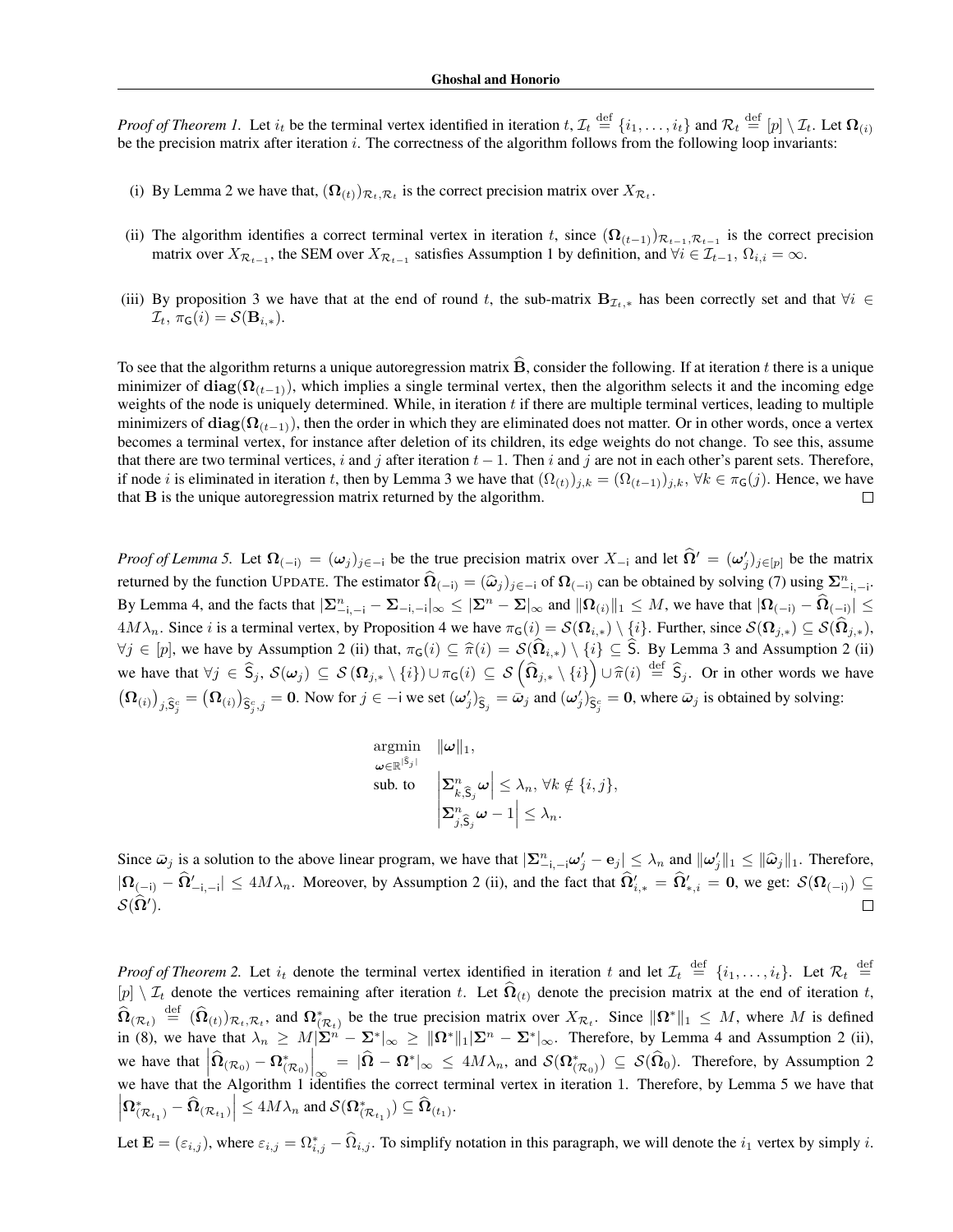$\begin{array}{c} \hline \end{array}$  $\overline{\phantom{a}}$  $\overline{\phantom{a}}$  $\downarrow$  $\mathfrak{f}$ 

Then, for any  $i \neq i$ , we have that

$$
\begin{split} |\widehat{B}_{i,j}-B^*_{i,j}|=&\left|\frac{\widehat{\Omega}_{i,j}}{\widehat{\Omega}_{i,i}}-\frac{\Omega^*_{i,j}}{\Omega^*_{i,i}}\right|=\left|\frac{\Omega^*_{ii}(\Omega^*_{i,j}-\varepsilon_{i,j})-(\Omega^*_{i,i}-\varepsilon_{i,i})\Omega^*_{i,j}}{(\Omega^*_{i,i}-\varepsilon_{i,i})\Omega^*_{i,i}}\right|\\ =&\left|\frac{\Omega^*_{i,i}\varepsilon_{i,j}-\Omega^*_{i,j}\varepsilon_{i,i}}{(\Omega^*_{i,i}-\varepsilon_{i,i})\Omega^*_{i,i}}\right|=\left|\frac{\varepsilon_{i,i}-\sigma^2_i\Omega^*_{i,j}\varepsilon_{i,i}}{1/\sigma^2_i-\varepsilon_{i,i}}\right|\\ =&\left|\frac{\varepsilon_{i,i}-B^*_{i,j}\varepsilon_{i,i}}{1/\sigma^2_i-\varepsilon_{i,i}}\right|\\ \leq&\frac{4M\lambda_n(1+|B^*_{i,j}|)}{1/\sigma^2_i-\varepsilon_{i,i}|}\leq4cM(1+|B^*_{i,j}|)\sigma^2_i\lambda_n, \end{split}
$$

where the second and third lines follow from the fact that *i* is a terminal vertex and therefore,  $\Omega_{i,i}^* = 1/\sigma_i^2$  and  $\Omega_{i,j} =$  $B_{i,j}/\sigma_i^2$ . Therefore, we have that  $|\mathbf{B}_{i,j,*}^* - \mathbf{B}_{i,j,*}|_{\infty} = 4cM(1 + B_{\text{max}})\sigma_{\text{max}}^2\lambda_n$ .

Next, assume that the algorithm correctly identifies terminal vertices upto round t. Then  $|\mathbf{\Omega}_{(\mathcal{R}_t)} - \mathbf{\Omega}_{(\mathcal{R}_t)}^*|_{\infty} \le 4M\lambda_n$ ,  $\mathcal{S}(\Omega^*_{(\mathcal{R}_t)}) \subseteq \mathcal{S}(\hat{\Omega}_{(t)})$ , and  $|\mathbf{B}_{\mathcal{I}_t,\mathcal{I}_t}^* - \hat{\mathbf{B}}_{\mathcal{I}_t,\mathcal{I}_t}| \leq 4cM(1 + B_{\text{max}})\sigma_{\text{max}}^2\lambda_n$ . Therefore, once again by Assumption [2,](#page-0-15) it follows that the algorithm identifies the correct terminal vertex in round  $t + 1$ ,  $|\mathbf{\Omega}_{(\mathcal{R}_{t+1})} - \mathbf{\Omega}_{(\mathcal{R}_{t+1})}^*|_{\infty} \le 4M\lambda_n$ ,  $\mathcal{S}(\Omega^*_{(\mathcal{R}_{t+1})}) \subseteq \mathcal{S}(\hat{\Omega}_{(t+1)})$ , and  $|\mathbf{B}_{\mathcal{I}_{t+1},\mathcal{I}_{t+1}}^* - \hat{\mathbf{B}}_{\mathcal{I}_{t+1},\mathcal{I}_{t+1}}| \leq 4cM(1 + B_{\max})\sigma_{\max}^2\lambda_n$ . Hence, the final claim follows by induction. The claim that  $S(\mathbf{B}^*) \subseteq S(\widehat{\mathbf{B}})$  follows from the fact that  $S(\mathbf{\Omega}^*) \subseteq S(\widehat{\mathbf{\Omega}})$ . Finally, since  $S(\mathbf{B}^*) \subseteq S(\widehat{\mathbf{B}})$ <br>implies that  $\mathcal{T}_{\widehat{\epsilon}} \subseteq \mathcal{T}_{G^*}$ . implies that  $\mathcal{T}_{\widehat{G}} \subseteq \mathcal{T}_{G^*}$ .

*Proof of Theorem* [3.](#page-0-19) Given that the data was generated by the SEM  $(G^*, B^*, \{\sigma_i^2\})$ , each  $X_i$  can be written as follows:

<span id="page-3-0"></span>
$$
X_i = \sum_{j \in \mathsf{A}_{\mathsf{G}^*}(i)} w_{i,j} N_j,
$$

for some  $w_{i,j} \neq 0$ .

**Sub-Gaussian case.**  $N_i$  is sub-Gaussian with parameter  $\sigma_i \nu$ ,  $X_i$  is sub-Gaussian with parameter  $\nu \sqrt{\sum_{j \in A_{\mathsf{G^*}}(i)} w_{i,j}^2 \sigma_i^2}$ and  $\Sigma_{i,i}^* = \sum_{j \in A_{G^*}(i)} w_{i,j}^2 \sigma_i^2$ . Therefore, it follows that  $X_i / \sqrt{\Sigma_{i,i}^*}$  is sub-Gaussian with parameter  $\nu$ . From Lemma 1 of [\[RWRY11\]](#page-0-12) and Theorem [2](#page-0-16) we have that the regularization parameter  $\lambda_n$  need to satisfy the following bound in order to guarantee that  $|\mathbf{\hat{B}} - \mathbf{B}^*|_{\infty} \leq \varepsilon$ .

$$
MC_1\sqrt{\frac{2}{n}\log\left(\frac{2p}{\sqrt{\delta}}\right)} \le \lambda_n \le \frac{\varepsilon}{c4M(1+B_{\max})\sigma_{\max}^2}.
$$
\n(10)

The above holds in the regime where the number of samples scales as given in the statement of the Theorem.

Bounded moment case. In this case we have:

$$
\left(\sqrt{\Sigma_{i,i}^*}\right)^{4m} = \left(\sum_{j \in \mathsf{A}_{\mathsf{G}^*}(i)} w_{i,j}^2 \sigma_i^2\right)^{2m} \ge \sum_{j \in \mathsf{A}_{\mathsf{G}^*}(i)} (w_{i,j} \sigma_i)^{4m} \tag{11}
$$

Now, by Rosenthal's inequality we have:

<span id="page-3-1"></span>
$$
\mathbb{E}\left[(X_i)^{4m}\right] \leq C_m \left\{ \sum_{j \in A_{\mathsf{G}^*}(i)} w_{i,j}^{4m} \mathbb{E}\left[N_j^{4m}\right] + \sum_{j \in A_{\mathsf{G}^*}(i)} w_{i,j}^{4m} \text{Var}\left[N_i\right]^{2m} \right\} \n\leq C_m \left\{ \sum_{j \in A_{\mathsf{G}^*}(i)} w_{i,j}^{4m} \sigma_i^{4m} K_m + \sum_{j \in A_{\mathsf{G}^*}(i)} w_{i,j}^{4m} \sigma_i^{4m} \right\} \n= C_m (K_m + 1) \sum_{j \in A_{\mathsf{G}^*}(i)} (w_{i,j} \sigma_i)^{4m}
$$
\n(12)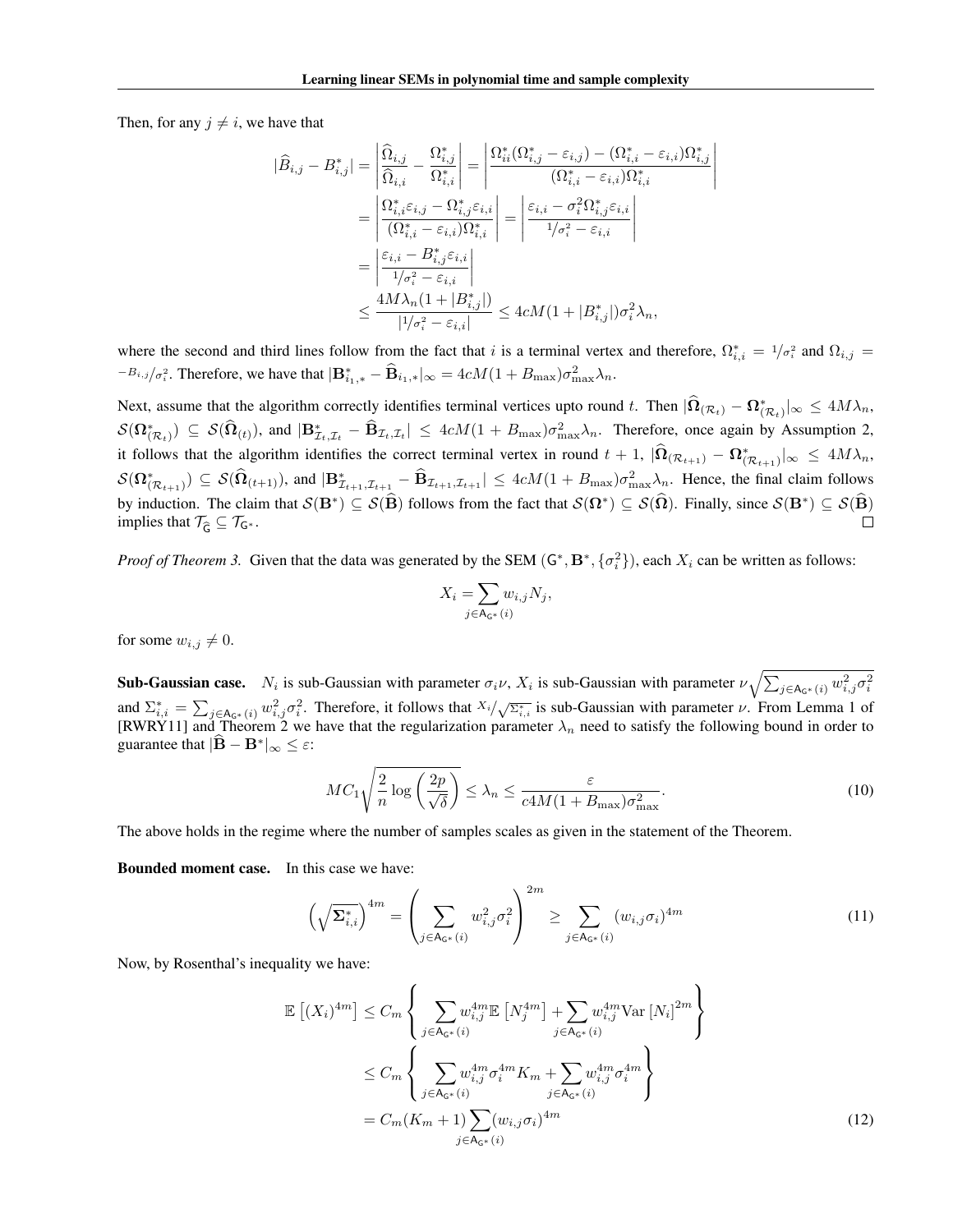Combining [\(11\)](#page-3-0) and [\(12\)](#page-3-1) we have

$$
\mathbb{E}\left[\left(\frac{X_i}{\sqrt{\Sigma_{i,i}^*}}\right)^{4m}\right] \le C_m(K_m+1). \tag{13}
$$

From the above and invoking Lemma 2 of [\[RWRY11\]](#page-0-12) we get:

<span id="page-4-0"></span>
$$
|\Sigma^n - \Sigma^*|_{\infty} < C_2 \left(\frac{p^2}{n^m \delta}\right)^{1/2m},\tag{14}
$$

with probability at least  $1 - \delta$ . From Theorem [2](#page-0-16) and [\(14\)](#page-4-0) we have that the regularization parameter  $\lambda$  should satisfy the following for  $|\mathbf{B} - \mathbf{B}^*|_{\infty} \leq \varepsilon$  to hold:

$$
MC_2 \left(\frac{p^2}{n^m \delta}\right)^{1/2m} \le \lambda_n \le \frac{\varepsilon}{c4M(1 + B_{\text{max}})\sigma_{\text{max}}^2}.
$$
 (15)

The above holds in the regime where the number of samples scales as given in the statement of the Theorem.  $\Box$ 

<span id="page-4-1"></span>**Proposition 6.** Let  $(G, B, \{\sigma_i^2\})$  be an SEM over X with  $G \in \mathcal{G}_{p,d}$  and precision matrix  $\Omega$ . Let  $\rho$  be the maximum degree *of a node in* G. Then,  $|S(\Omega_{i,*}) \setminus \{i\}| \leq \rho^2 \leq d, \forall i \in [p].$ 

*Proof of Proposition* [6.](#page-4-1) For any node *i*, we will define the following set:  $S_G(i) = \{j \in -i \mid (i,j) \notin E \wedge (j,i) \notin E$  $\mathsf{E} \wedge |\Omega_{i,j}| \neq 0$ . Then, from Proposition [2,](#page-0-3) we have: if  $j \in \mathsf{S}_{\mathsf{G}}(i)$  then  $\Omega_{i,j} = \sum_{l \in \phi(i) \cap \phi(j)} \frac{|B_{l,i}B_{l,j}|}{|B_{l,i}B_{l,j}|}$ words, if  $j \in S_G(i)$  then *i* and *j* have at least one common child, i.e.,  $\phi_G(i) \cap \phi_G(j) \neq \emptyset$ . Node *i* can have at most  $\rho$ children, and each child  $k \in \phi_G(i)$  can have at most  $\rho - 1$  parents other than *i* making them all members of  $S(i)$ . Thus,  $S(i) \leq \rho(\rho - 1)$ . Therefore, we have that  $S(\Omega_{i,*}) \setminus \{i\} \subseteq N_G(i) \cup S_G(i)$ . Then, using the inclusion-exclusion principle we have that:

$$
|\mathcal{S}(\Omega_{i,*})\setminus\{i\}|\leq |\mathrm{N}_\mathsf{G}(i)|+|\mathrm{S}_\mathsf{G}(i)|-|\mathrm{N}_\mathsf{G}(i)\cap \mathrm{S}_\mathsf{G}(i)|=|\mathrm{N}_\mathsf{G}(i)|+|\mathrm{S}_\mathsf{G}(i)|\leq \rho+\rho(\rho-1)=\rho^2.
$$

The SEM which achieves the above upper bound is precisely the one constructed in the proof, i.e., there exists a node *i* with exactly  $\rho$  children, each child in turn has  $\rho - 1$  "other parents" which are all members of  $S_G(i)$ .  $\Box$ 

<span id="page-4-2"></span>**Proposition 7.** Given an SEM  $(G, B, \{\sigma_i^2\})$  with precision matrix  $\Omega$ , if  $\sigma_i^2 = O(1)$  for all  $i \in [p]$ , and  $B_{i,j} = O(1)$  for  $all (i, j) \in E$ , then the quantity *M* as defined in [\(8\)](#page-0-17) is  $O(d)$ .

*Proof of Proposition 7.* Let 
$$
\sigma_{\min}^2 = \min{\{\sigma_i^2\}}
$$
. Let  $\phi_{ij} \stackrel{\text{def}}{=} \phi(i) \cap \phi(j)$  and let  $C_i \stackrel{\text{def}}{=} \{j \neq i \mid \phi_{ij} \neq \emptyset\}$ . Define:

<span id="page-4-3"></span>
$$
f_i(\mathbf{B}) = \frac{1}{\sigma_{\min}^2} \sum_{j \in \mathbf{N}(i)} |B_{i,j} + B_{j,i}| + \frac{1}{\sigma_{\min}^2} \sum_{j \in C_i} \left| \sum_{l \in \phi_{ij}} B_{l,i} B_{l,j} \right| + \frac{1}{\sigma_{\min}^2} \sum_{l \in \phi(i)} B_{l,i}^2 + \frac{1}{\sigma_{\min}^2}
$$
(16)

Then by [\(5\)](#page-0-8) and by definition of *M* in [\(8\)](#page-0-17),  $M \le \max_{i=1}^p f_i(\mathbf{B})$ . Now,  $f_i(\mathbf{B})$  is maximized when  $MB(i) = d$ . There are two cases to consider: Case (i),  $\phi(i) = \sqrt{d}$ ,  $\pi(i) = \emptyset$ ,  $C_i = d - \sqrt{d}$  and  $|\phi_{ij}| = 1$  for all  $j \in C_i$ . In this case, the first and third term of [\(16\)](#page-4-3) are  $\mathcal{O}(\sqrt{d})$  while the second term is  $\mathcal{O}(d-\sqrt{d})$ , and therefore  $M=\mathcal{O}(d)$ . Case (ii),  $\pi(i)=d$ or  $\phi(i) = d$ . In this case  $C_i = \emptyset$  and therefore, the first and third term in [\(16\)](#page-4-3) dominate and  $M = \mathcal{O}(d)$ . Therefore, in the worst case  $M = \mathcal{O}(d)$ . worst case  $M = \mathcal{O}(d)$ .

### B Comparison with state-of-the-art methods

#### B.1 Synthetic experiments

We compared the performance of our method against three other state-of-the-art methods for learning SEMs, viz. MMHC (max-min hill climbing) [\[TBA06\]](#page-0-20), GES (greedy equivalence search) [\[Chi03\]](#page-0-21), and the PC algorithm [\[SGS00\]](#page-0-22) on Erdős-Rényi random SEMs with sub-Gaussian noise. First, we generated random graphs by sampling Erdős-Rényi undirected graphs with edge probability  $q$ , and then generating a random causal ordering of the vertices  $[p]$ , and finally orienting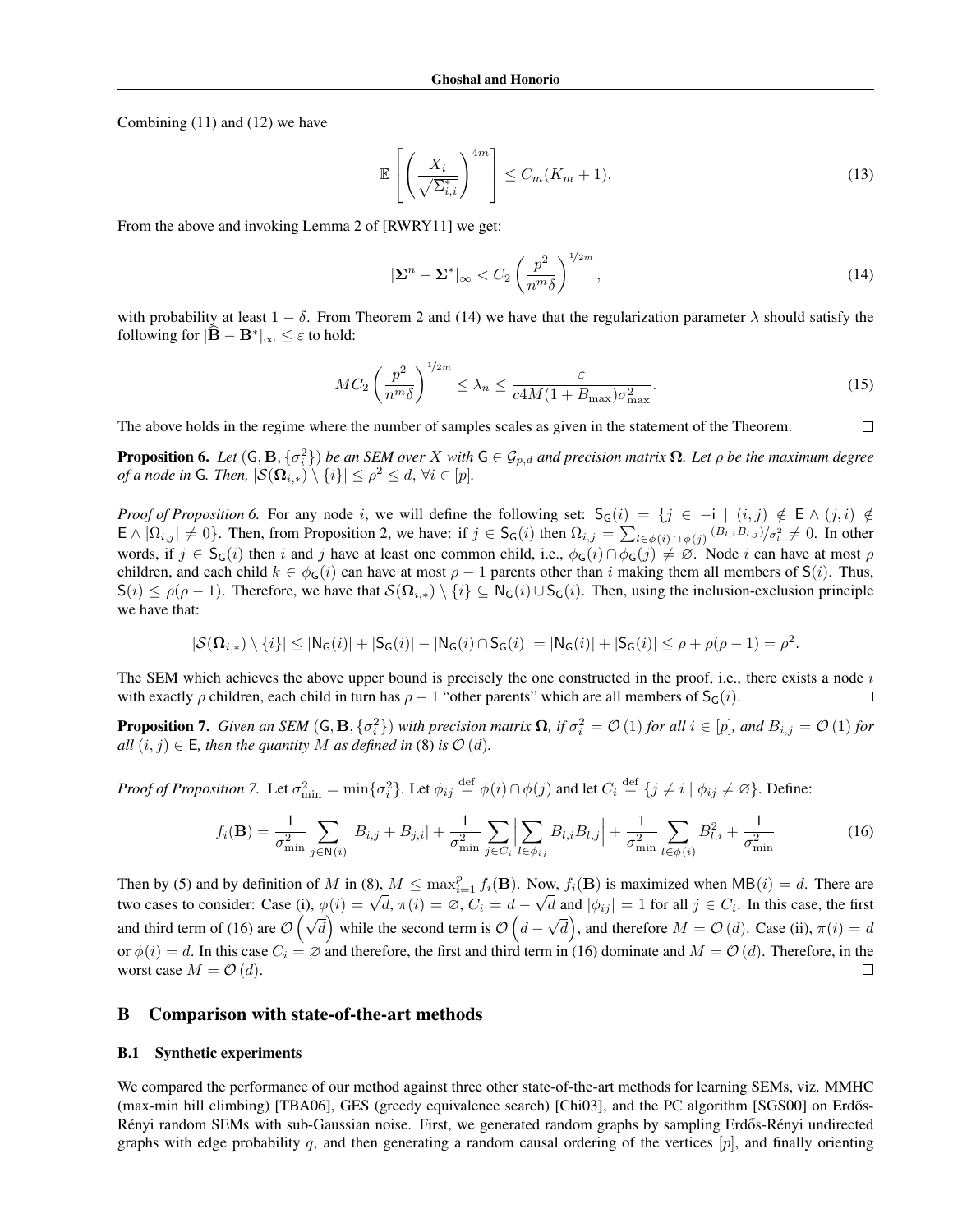the undirected edges according to the causal order. The edge weights were generated from the uniform distribution over  $[-1, -0.5] \cup [0.5, 1]$ . To generate sub-Gaussian noise, the *i*-th noise variable was set as  $N_i = \sigma_i R$ , where R is a Rademacher random variable. We generated 30 random DAGs for each value of  $p \in \{50, 100, 150, 200\}$  (and corresponding  $q \in \{0.001, 0.005, 0.0033, 0.0025\}$  and computed the average accuracy, recall and execution time for each method across the 30 graphs. The number of samples *n* was set to  $100 |k^2 \log n|$ , where *k* was the size of the maximum Markov blanket of a sampled DAG, and the regularization parameter for our method was set to  $0.5\sqrt{\log p/n}$ . The PC and MMHC algorithm take a parameter  $\alpha$ , the target nominal type-I error rate of the conditional independence tests, and was set to 0.05. We performed two sets of experiments: in the first set of experiments we enforced the identifiability condition (Assumption [1\)](#page-0-4) on the sampled SEMs, and in the second set of experiments we did not enforce the identifiability condition.

| Method      | Accuracy        | Recall          | Seconds         | Edges | Accuracy        | Recall          | Seconds         | Edges |  |
|-------------|-----------------|-----------------|-----------------|-------|-----------------|-----------------|-----------------|-------|--|
|             | $p = 50$        |                 |                 |       | $p = 100$       |                 |                 |       |  |
| Ours        | $1.00 \pm 0.00$ | $1.00 \pm 0.00$ | $0.12 \pm 0.01$ | 12.07 | $1.00 \pm 0.00$ | $1.00 \pm 0.00$ | $0.92 \pm 0.01$ | 25.30 |  |
| <b>MMHC</b> | $0.53 \pm 0.03$ | $0.55 \pm 0.03$ | $0.25 \pm 0.01$ | 12.50 | $0.53 \pm 0.02$ | $0.57 \pm 0.02$ | $0.95 \pm 0.02$ | 24.67 |  |
| <b>GES</b>  | $0.24 \pm 0.02$ | $0.32 \pm 0.02$ | $0.32 \pm 0.01$ | 13.07 | $0.20 \pm 0.01$ | $0.34 \pm 0.02$ | $0.53 \pm 0.01$ | 22.67 |  |
| <b>PC</b>   | $0.56 \pm 0.01$ | $1.00 \pm 0.00$ | $0.18 \pm 0.00$ | 12.53 | $0.52 \pm 0.01$ | $0.99 \pm 0.01$ | $0.41 \pm 0.01$ | 22.97 |  |
|             | $p = 100$       |                 |                 |       | $p = 200$       |                 |                 |       |  |
| Ours        | $1.00 \pm 0.00$ | $1.00 \pm 0.00$ | $3.16 \pm 0.02$ | 37.10 | $1.00 \pm 0.00$ | $1.00 \pm 0.00$ | $9.22 \pm 0.03$ | 47.77 |  |
| <b>MMHC</b> | $0.46 \pm 0.02$ | $0.53 \pm 0.02$ | $2.17 \pm 0.03$ | 37.33 | $0.49 \pm 0.01$ | $0.59 \pm 0.01$ | $3.83 \pm 0.04$ | 50.30 |  |
| <b>GES</b>  | $0.18 \pm 0.01$ | $0.35 \pm 0.02$ | $0.75 + 0.01$   | 37.30 | $0.16 \pm 0.01$ | $0.34 \pm 0.01$ | $1.07 \pm 0.02$ | 50.53 |  |
| PC          | $0.51 \pm 0.01$ | $0.98 \pm 0.00$ | $0.88 \pm 0.02$ | 37.23 | $0.49 \pm 0.01$ | $0.98 \pm 0.00$ | $1.36 \pm 0.01$ | 49.33 |  |

<span id="page-5-0"></span>Table 1: Performance of our method vis-à-vis other state-of-the-art methods on Erdős-Rényi random DAGs that *satisfy the identifiability condition* given in Assumption [1.](#page-0-4)

**Identifiable case.** To enforce identifiability of generated SEMs we simply set all the noise variances to  $\sigma_i^2 = 0.8$ . Note that this is a sufficient condition for indentifiability (Proposition [1\)](#page-0-0). Table [1](#page-5-0) shows the mean accuracy, recall, execution time in seconds, and the average number of edges for each of the method. Our algorithm recovers the structure perfectly as is evident from the accuracy and recall scores while being comparable in speed to the other methods. Among the other methods, the PC algorithm has a recall score that is close to one indicating that it recovers the skeleton correctly most of the time. However, its poor accuracy, hovering at a mere 50%, indicates that it fails to orient most of the edges even though the true SEM is identifiable. Note the number of edges recovered by all the methods are very close to each other indicating that the hyper-parameters of the methods were set correctly. MMHC and GES, which are heuristic algorithms, perform very poorly.

| Method      | Accuracy        | Recall          | Seconds         | Edges     | Accuracy        | Recall          | Seconds         | Edges |
|-------------|-----------------|-----------------|-----------------|-----------|-----------------|-----------------|-----------------|-------|
|             | $p = 50$        |                 |                 |           | $p = 100$       |                 |                 |       |
| Ours        | $0.97 \pm 0.01$ | $0.97 \pm 0.01$ | $0.12 \pm 0.01$ | 12.30     | $0.95 \pm 0.01$ | $0.96 \pm 0.01$ | $0.93 \pm 0.01$ | 24.97 |
| <b>MMHC</b> | $0.53 \pm 0.03$ | $0.56 \pm 0.03$ | $0.25 \pm 0.01$ | 12.37     | $0.54 \pm 0.02$ | $0.59 \pm 0.02$ | $0.96 \pm 0.02$ | 25.53 |
| <b>GES</b>  | $0.27 \pm 0.02$ | $0.36 \pm 0.03$ | $0.31 \pm 0.01$ | 12.03     | $0.20 \pm 0.01$ | $0.34 \pm 0.02$ | $0.54 \pm 0.01$ | 25.37 |
| <b>PC</b>   | $0.55 \pm 0.01$ | $1.00 \pm 0.00$ | $0.19 \pm 0.00$ | 13.60     | $0.54 \pm 0.01$ | $0.99 \pm 0.01$ | $0.41 \pm 0.01$ | 24.90 |
| $p = 100$   |                 |                 |                 | $p = 200$ |                 |                 |                 |       |
| Ours        | $0.96 \pm 0.01$ | $0.96 \pm 0.01$ | $3.24 \pm 0.02$ | 36.40     | $0.96 \pm 0.01$ | $0.96 \pm 0.00$ | $9.44 \pm 0.04$ | 47.80 |
| <b>MMHC</b> | $0.49 \pm 0.01$ | $0.56 \pm 0.02$ | $2.12 \pm 0.02$ | 36.23     | $0.46 \pm 0.01$ | $0.56 \pm 0.01$ | $3.74 \pm 0.03$ | 47.23 |
| <b>GES</b>  | $0.18 \pm 0.01$ | $0.33 + 0.01$   | $0.74 \pm 0.01$ | 36.93     | $0.14 \pm 0.01$ | $0.31 \pm 0.01$ | $1.04 \pm 0.02$ | 48.63 |
| PC          | $0.53 \pm 0.01$ | $0.99 \pm 0.00$ | $0.81 \pm 0.01$ | 38.77     | $0.50 \pm 0.01$ | $0.98 \pm 0.00$ | $1.38 \pm 0.01$ | 50.30 |

<span id="page-5-1"></span>Table 2: Performance of our method vis-à-vis other state-of-the-art methods on Erdős-Rényi random DAGs.

Non-identifiable case. In this case, we sampled the noise variances  $\sigma_i^2$  from the uniform distribution over [0.5, 1]. It is easy to show that in this regime, where both the noise variances and the absolute edge weights are drawn from the uniform distribution over [0*.*5*,* 1], the sampled SEMs do not satisfy the identifiability condition (Assumption [1\)](#page-0-4) globally. Table [2](#page-5-1) shows the mean accuracy, recall, execution time and average number of edges for the four methods, across 30 randomly sampled SEMs. As expected, our method is no-longer able to recover the graph perfectly. However, our method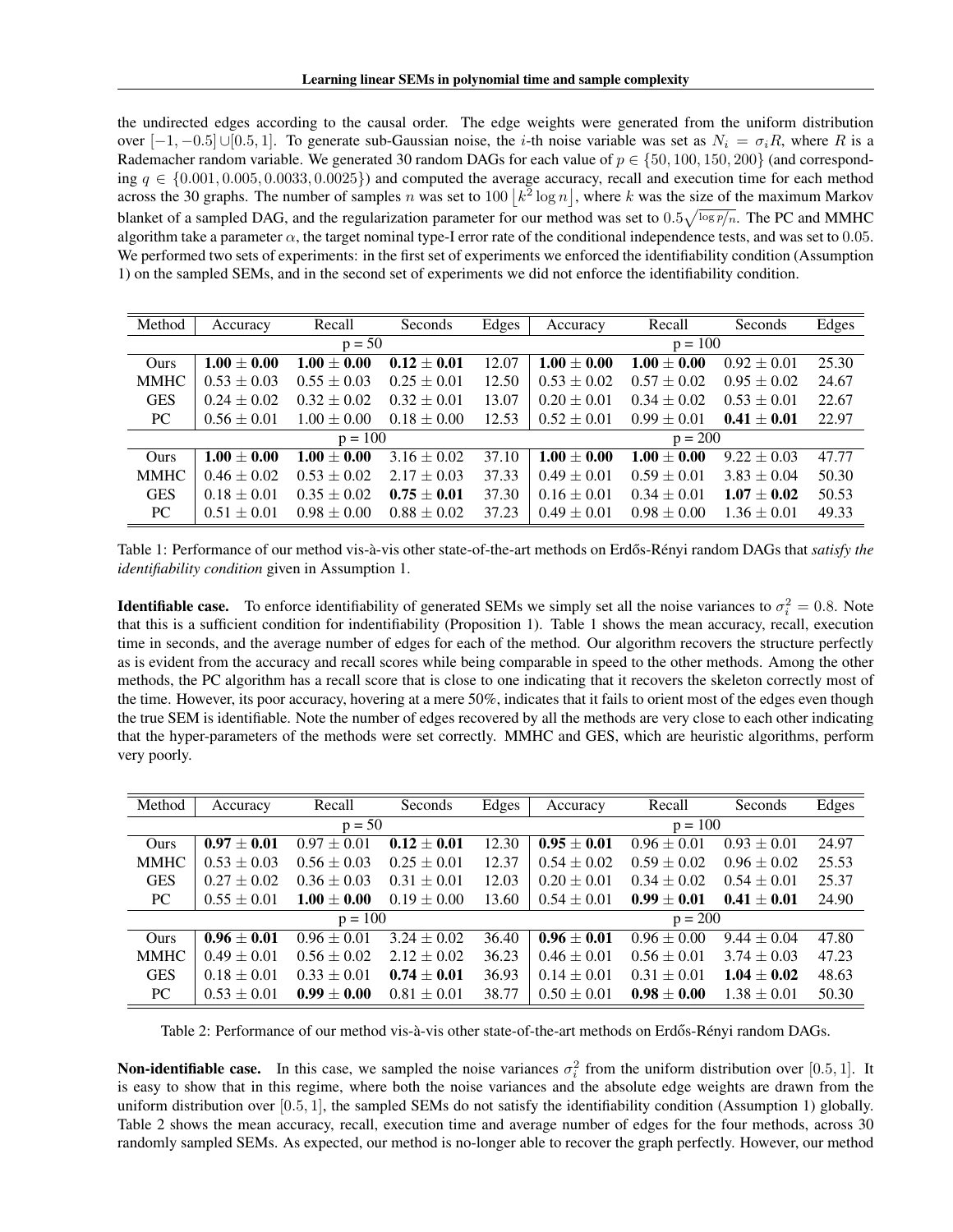still achieves *close-to-perfect* structure recovery as is evidenced by its accuracy and recall scores, which are close to one. Also note that, while the PC algorithm has slightly better recall than our method, its accuracy is very poor. Therefore, our method is to be preferred over the PC algorithm Other methods, on the other hand, achieve performance similar to that of the indentifiable case.

### B.2 Real-world experiments

| Dataset  | Disease              | # Samples | # Variables | # Sampled Variables |
|----------|----------------------|-----------|-------------|---------------------|
| GSE13294 | Colon cancer         | 155       | 54,675      | 124.0               |
| GSE1476  | Colon cancer         | 150       | 59,381      | 120.0               |
| GSE17951 | Prostate cancer      | 154       | 54,675      | 123.0               |
| GSE18105 | Colon cancer         | 111       | 54,675      | 88.0                |
| GSE18638 | Colon cancer         | 98        | 235,826     | 78.0                |
| GSE1898  | Liver cancer         | 182       | 21,794      | 145.0               |
| GSE22219 | <b>Breast cancer</b> | 216       | 24,332      | 172.0               |

<span id="page-6-0"></span>Table 3: Gene expression data sets.



<span id="page-6-1"></span>Figure 2: The mean negative log likelihood of each method, on the test set, computed across 10 bootstrap runs.

Finally, we compared the performance of our algorithm with the three state-of-the-art methods on 7 real-world gene expression data sets. The various attributes of the data sets, which are publicly available at the Gene Expression Omnibus (<http://www.ncbi.nlm.nih.gov/geo/>), are shown in Table [3.](#page-6-0) In order to avoid a high-dimensional regime we selected the  $\lfloor 0.8n \rfloor$  highest variance genes for analysis, as was done in [\[PB14\]](#page-0-23). We computed the average test negativelog-likelihood of each method on the 7 data sets across 10 bootstrap runs. In each bootstrap run, we created a training set by sampling *n* samples, with replacement, from the original data set and held out the remaining samples (those that were not picked in the sampling) as the test set. For our method, the regularization parameter was set to  $0.01\sqrt{\log p}/n$ , while for PC and MMHC the parameter  $\alpha$  was set to 0.05. GES takes no parameters. We used the implementation of the MMHC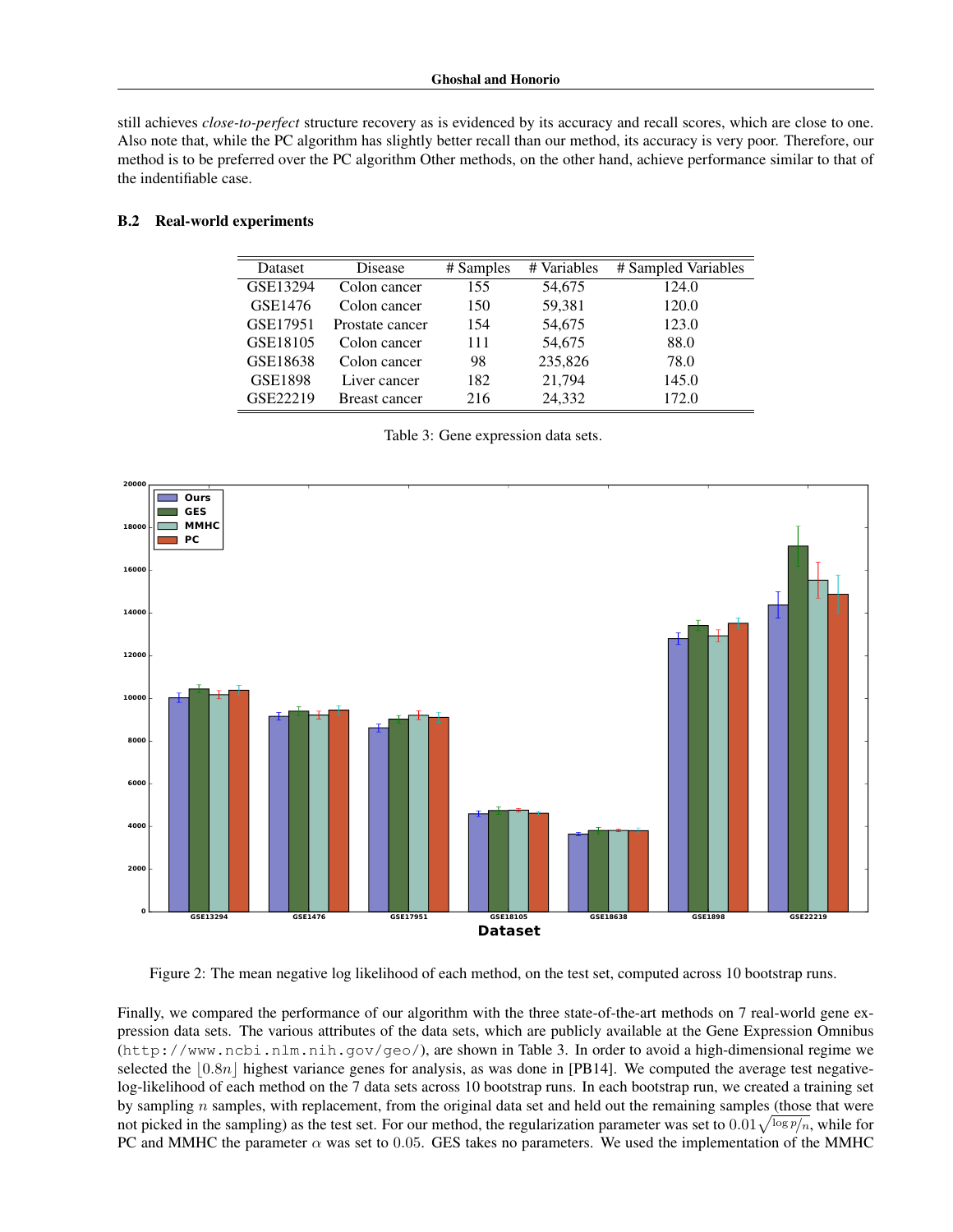

<span id="page-7-0"></span>Figure 3: The mean speed-up of our method vs. other state-of-the-art methods.

algorithm provided by the *bnlearn* R package, while the *pcalg* R package provided the implementations of the GES and PC algorithm. We implemented our method, along with the CLIME algorithm for inverse covariance estimation, in Python.

Figure [2](#page-6-1) shows the mean test negative-log-likelihood, along with standard errors, of each method on the 7 gene expression data sets. Our method achieves the lowest test negative-log-likelihood on all seven data sets. This is noteworthy since MMHC and GES explicitly try to find the highest scoring structure while our method does not try to maximize any score. Further, unlike PC, MMHC, and GES, which return a PDAG, our method always returns a DAG.

Figure [3](#page-7-0) shows the speed-up of our method with respect to the other three methods. On the largest and third largest data set (GSE22219) our method is close to 2 times faster than MMHC, 72 times faster than PC and around 10 times faster than GES. On five out of seven data sets our method achieves speed up of around 10 as compared to GES.

# C Computational Complexity

In the population setting, i.e., given the true precision matrix, our algorithm can be implemented by storing the diagonal of the precision matrix separately and sorting it once which takes  $O(p \log p)$  time. In each iteration, updating the precision matrix in line [5](#page-0-18) takes  $O(d)$  time since  $\Omega_{*,i}$  and  $\Omega_{i,*}$  are *d*-sparse. Updating the diagonal takes  $O(d \log p)$ time, while searching for the minimum diagonal element takes  $O(\log p)$  time. Therefore, Algorithm [1](#page-0-18) computes the  $\hat{\mathbf{B}}$  matrix in  $\mathcal{O}(p(d+d\log p))$  time. In the population setting, the computational complexity of [\[LB13\]](#page-0-24)'s algorithm is  $\mathcal{O}(p2^{2(w+1)(w+d)})$ , where *w* is the tree-width of the DAG structure of the true SEM and  $d = \max\{|N(i)|\}$ . Note that the population version of our algorithm can still be used in the finite sample setting if the precision matrix is estimated accurately enough.

In the finite sample setting, the computational complexity of our algorithm is dominated by the steps for estimating and updating the precision matrix — the latter depends on how well the sparsity pattern of the precision matrix is estimated. First, we analyze the computational complexity of our algorithm assuming exact support recovery, then we analyze the worst-case performance of our algorithm without assuming sparsity of the estimated precision matrix. Estimating the precision matrix can be done by solving *p* linear programs in 2*p*-dimension and with 4*p* constraints. The smoothed complexity of this step is  $\mathcal{O}(p^3 \log(p/\sigma))$  when using interior point LP solvers [\[DST11\]](#page-0-25), where  $\sigma^2$  is variance of the Gaussian perturbations <sup>2</sup>. Next observe that  $|\Omega^* - \widehat{\Omega}|_{\infty} \leq |B^* - \widehat{B}|_{\infty} \leq \varepsilon$ . By thresholding  $\widehat{\Omega}$  at the level  $\varepsilon$ , each time the precision matrix is updated, we can ensure exact support recovery in each iteration. Thus, in the UPDATE function  $\hat{\pi}(i) = \pi_{G^*}(i)$ 

<span id="page-7-1"></span><sup>&</sup>lt;sup>2</sup>The worst-case complexity of interior point methods for solving LPs is  $\mathcal{O}(p^3L)$  where  $L$  " is a parameter measuring the precision